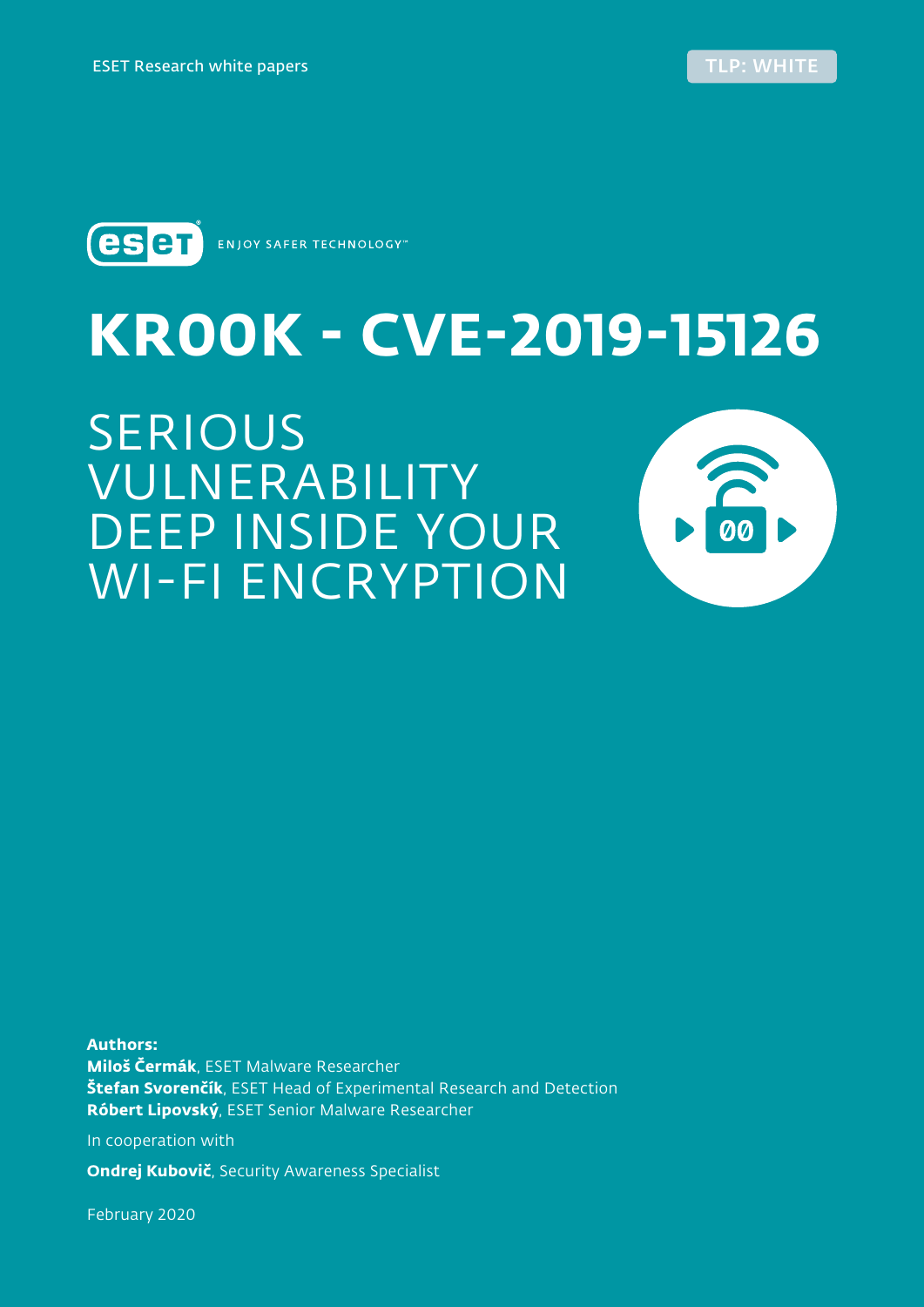## **CONTENTS**

| ATTACK VECTORS: EXPLOITING THE VULNERABILITY 5           |  |
|----------------------------------------------------------|--|
| UNAUTHORIZED READING - DECRYPTION OF DATA 5              |  |
|                                                          |  |
|                                                          |  |
|                                                          |  |
| HOW KRACKING AMAZON ECHO LED TO THE DISCOVERY OF Kr00k 7 |  |
|                                                          |  |
|                                                          |  |
|                                                          |  |
| TIMELINE OF DISCOVERIES AND RESPONSIBLE DISCLOSURE 9     |  |

Authors: Miloš Čermák, ESET Malware Researcher Štefan Svorenčík, ESET Head of Experimental Research and Detection Róbert Lipovský, ESET Senior Malware Researcher

In cooperation with

Ondrej Kubovič, Security Awareness Specialist

February 2020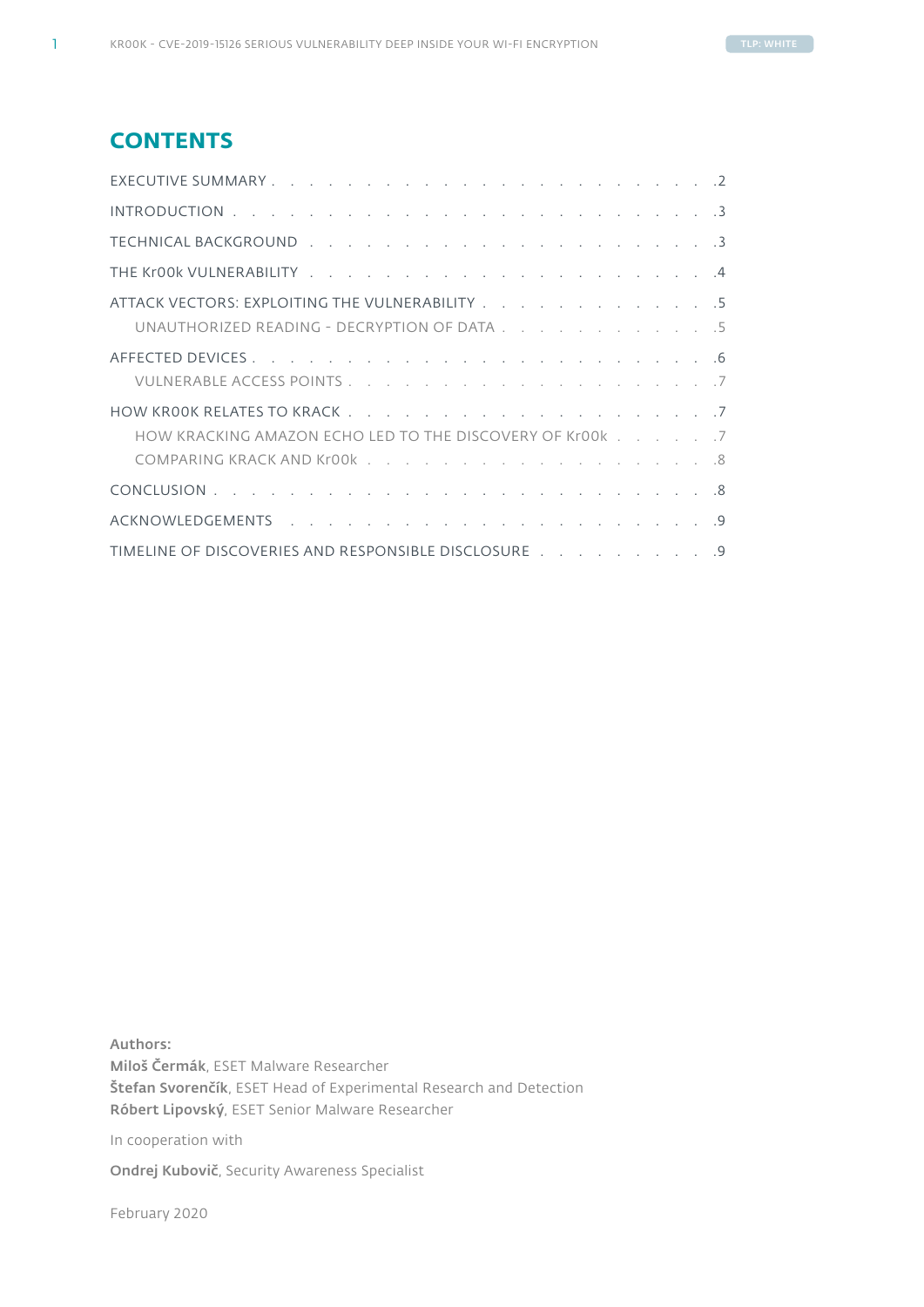### <span id="page-2-0"></span>**EXECUTIVE SUMMARY**

ESET researchers discovered a previously unknown vulnerability in Wi-Fi chips and named it Kr00k. This serious flaw, assigned CVE-2019-15126, causes vulnerable devices to use an all-zero encryption key to encrypt part of the user's communication. In a successful attack, this vulnerability allows an adversary to decrypt some wireless network packets transmitted by a vulnerable device.

Kr00k affects devices with Wi-Fi chips by Broadcom and Cypress that haven't yet been patched. These are the most common Wi-Fi chips used in contemporary Wi-Fi-capable devices such as smartphones, tablets, laptops, and IoT gadgets.

Not only client devices but also Wi-Fi access points and routers with Broadcom chips were affected by the vulnerability, thus making many environments with unaffected or already patched client devices vulnerable anyway.

Our tests confirmed that prior to patching, some client devices by Amazon (Echo, Kindle), Apple (iPhone, iPad, MacBook), Google (Nexus), Samsung (Galaxy), Raspberry (Pi 3), Xiaomi (RedMi), as well as some access points by Asus and Huawei, were vulnerable to Kr00k. This totaled to over a billion Wi-Fi-capable devices and access points, at a conservative estimate. Further, many other vendors whose products we did not test also use the affected chipsets in their devices.

The vulnerability affects both WPA2-Personal and WPA2-Enterprise protocols, with AES-CCMP encryption.

Kr00k is related to KRACK (Key Reinstallation Attacks), discovered in 2017 by Mathy Vanhoef, but is also fundamentally different. In the beginning of our research, we found Kr00k to be one of the possible causes behind the "reinstallation" of an all-zero encryption key, observed in tests for KRACK attacks.

We responsibly disclosed the vulnerability to chip manufacturers Broadcom and Cypress, who subsequently released updates during an extended disclosure period. We also worked with the Industry Consortium for Advancement of Security on the Internet (ICASI) to ensure that all potentially affected parties – including affected device manufacturers using the vulnerable chips, as well as any other possibly affected chip manufacturers – were aware of Kr00k.

According to our information, patches for devices by major manufacturers have been released by now. To protect yourself, as a user, make sure you have applied the latest available updates on all your Wi-Ficapable devices, including phones, tablets, laptops, IoT devices with Wi-Fi, and Wi-Fi access points and routers. As a device manufacturer, please inquire about patches for the Kr00k vulnerability directly with your chip manufacturer.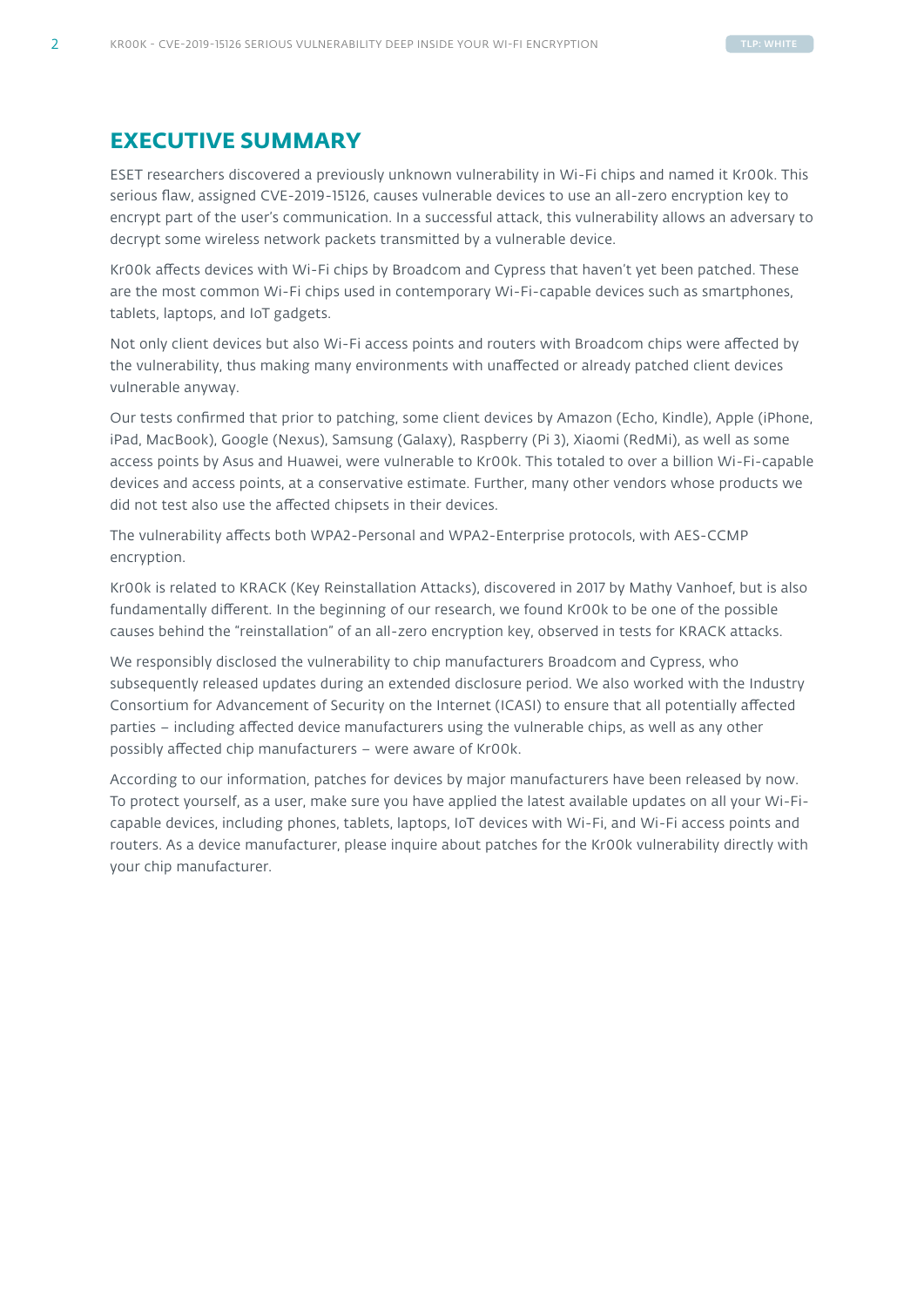## <span id="page-3-0"></span>**INTRODUCTION**

This white paper introduces Kr00k – a serious vulnerability in Wi-Fi chips, formally known as CVE-2019-15126.

It details the mechanics of the vulnerability, the culprits behind it and demonstrates some of the possible ways in which Kr00k can be exploited by adversaries. In the Conclusion section, we cover the state of patching and ways in which organizations and users should address the issue.

We also provide the backstory that led ESET researchers to their findings, as well as detail the complex disclosure process that was necessary to fix a flaw hidden deep down in over a billion devices that form the Internet of Things.

But before we get into the Kr00k vulnerability, we provide a simplified introduction to WPA2 security. This information is a necessary pre-requisite to understand how and why Kr00k arose.

## **TECHNICAL BACKGROUND**

This section provides basic explanations of selected key terms, needed to understand the rest of the paper.

Our research focuses on *[WPA2](https://en.wikipedia.org/wiki/IEEE_802.11i-2004)* with *[CCMP](https://en.wikipedia.org/wiki/CCM_mode)* used as the data confidentiality and integrity protocol. This is the most ubiquitous standard used in contemporary Wi-Fi networks.

Whenever a client device establishes a connection with an access point, the initial stage is called an association. For our purposes, the reverse – a **disassociation** – and the combination of the two – a reassociation – are most relevant. Disassociations and reassociations occur for a number of reasons:

for example, when a client roams from one Wi-Fi access point to another, due to signal interference, or simply when a user turns off Wi-Fi on their device.

Associations and disassociations are governed by *[management frames](https://en.wikipedia.org/wiki/802.11_Frame_Types#Types_and_SubTypes)*. The important thing to note here is that these are unauthenticated and unencrypted – hence, an attacker can forge a management frame to manually trigger a disassociation, which will be processed by the targeted device.

With WPA2, secure communication is established by the *[4-way handshake](https://en.wikipedia.org/wiki/IEEE_802.11i-2004#Four-way_handshake)*. It ensures mutual authentication of the client and the access point (for example, by confirming that they both know the Pre-Shared Key (PSK) aka the Wi-Fi access password). During the 4-way handshake, the client and access point also construct and install cryptographic keys for data confidentiality and integrity. One of the keys that is negotiated is the PTK (Pairwise Transient Key), which itself is split into different keys serving different purposes. The one which is most relevant for our discussion of Kr00k is the 128-bit **TK (Temporal Key)**, which is used to encrypt unicast data frames transmitted during the client-AP session. In the text, we'll be using the terms TK and "session key" interchangeably.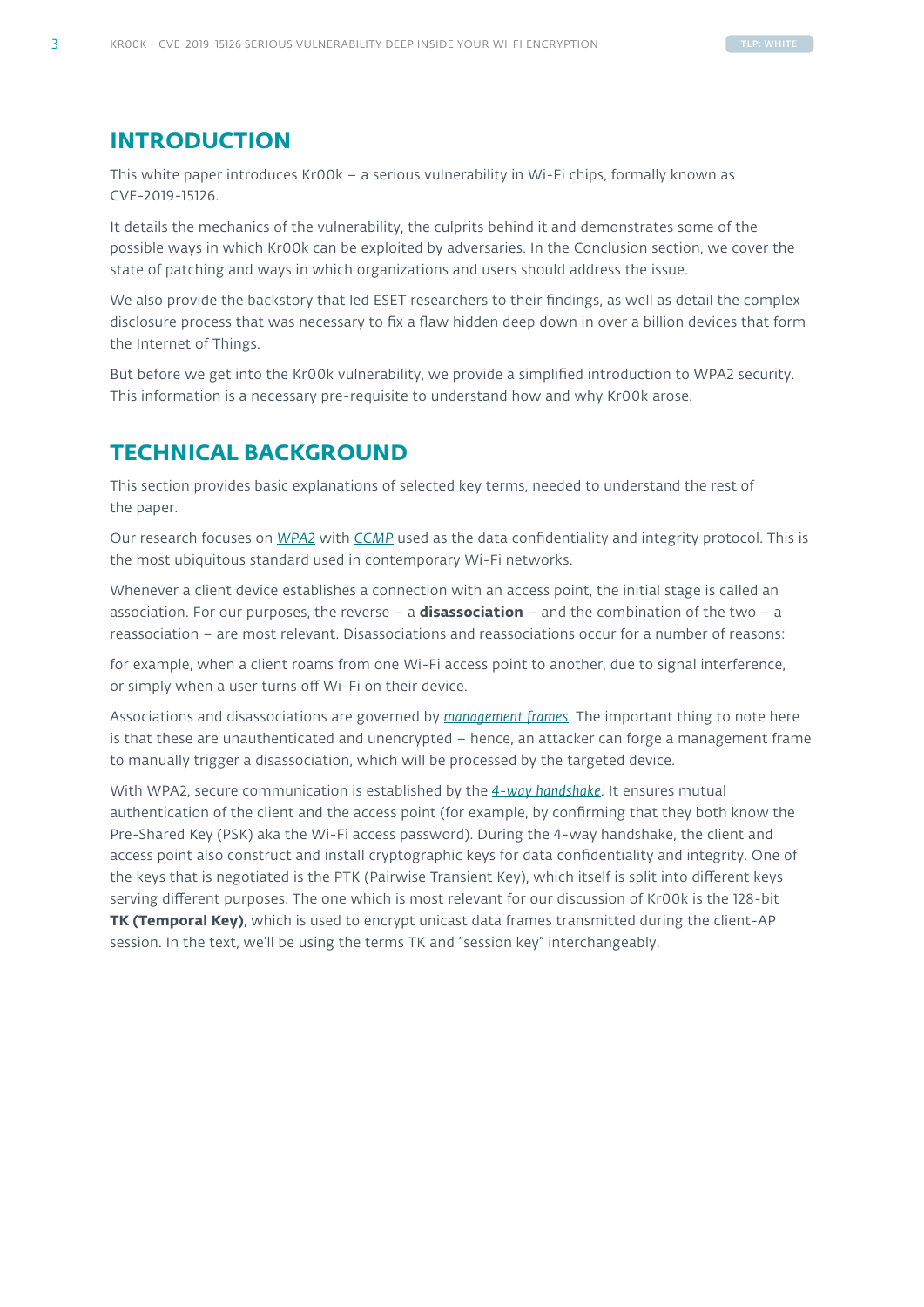## <span id="page-4-0"></span>**THE Kr00k VULNERABILITY**

Figure 1 provides a schematic overview of the bug at the chip level. While we do not have detailed visibility into the inner workings of the affected chips, we believe the schematic (based on the *[CYW4356 chip specification](https://www.cypress.com/file/298796/download)*) captures the cause and basic idea of the vulnerability.

Kr00k manifests itself after a disassociation. Once a station's WLAN session gets disassociated (1), the session key (TK) stored in the Wireless Network Interface Controller's (WNIC) Wi-Fi chip is cleared in memory – set to zero (2). This is expected behavior, as no further data is supposed to be transmitted after the disassociation.

However, we discovered that all data frames that were left in the chip's Tx (transmit) buffer were transmitted (4) after being encrypted with this all-zero key (3).



Figure 1 // Kr00k causes transmission of data encrypted with an all-zero key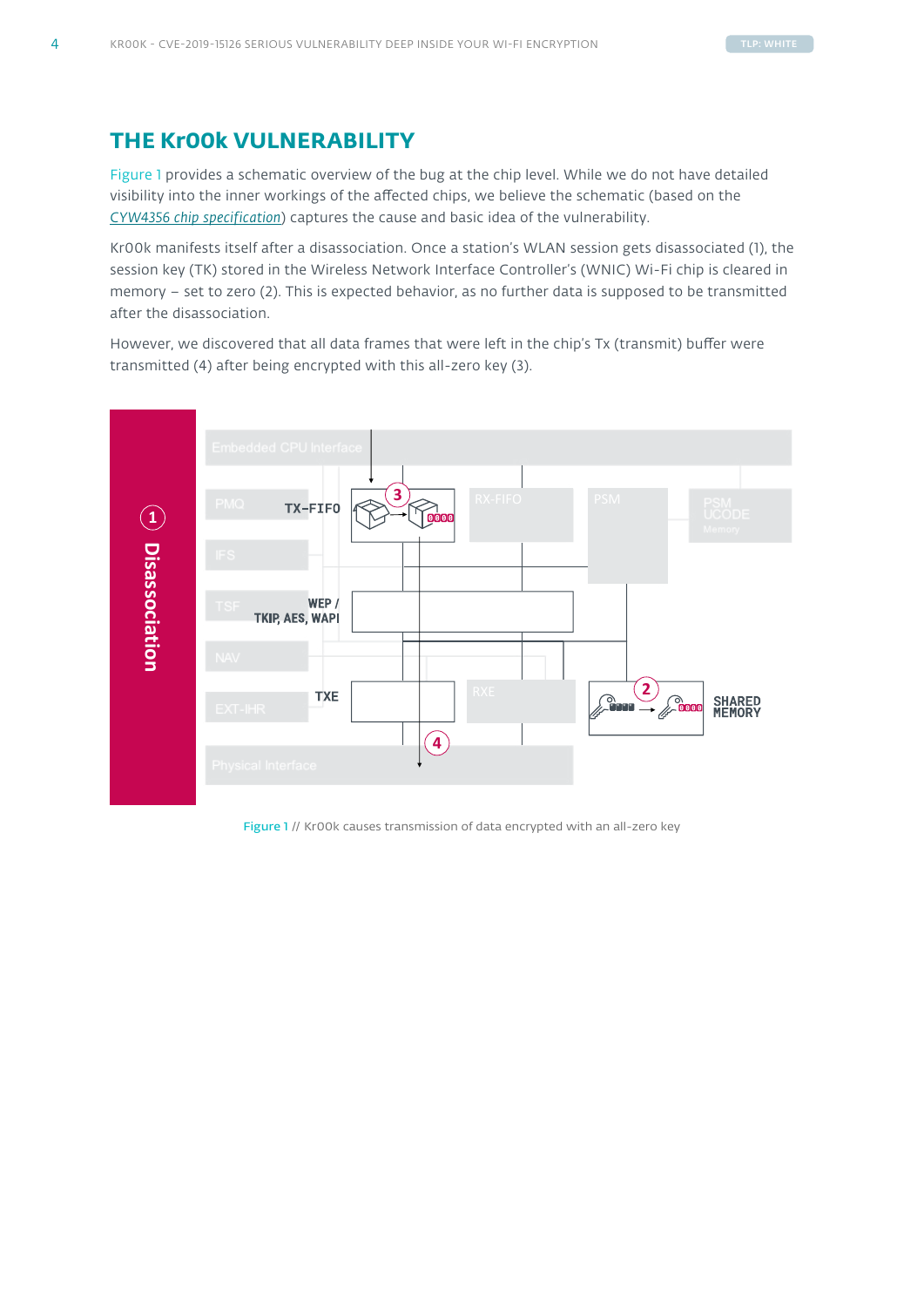# <span id="page-5-0"></span>**ATTACK VECTORS: EXPLOITING THE VULNERABILITY**

Since Kr00k (encryption with an all-zero TK) manifests itself following a disassociation, an adversary can exploit this by manually triggering disassociations – as opposed to the disassociations that occur naturally.

This is possible, because a disassociation can be triggered by a management data frame that's unauthenticated and unencrypted. There are possibly even other methods or events that can cause a disassociation (e.g. transmitting malcrafted packets, *[EAPOLs](https://en.wikipedia.org/wiki/IEEE_802.1X)*, etc.) – and/or to trigger Kr00k.

#### Unauthorized reading - decryption of data

As explained in the previous section, after a disassociation occurs, data from the chip's Tx buffer will be transmitted encrypted with the all-zero TK. These data frames can be captured by an adversary and subsequently decrypted. This data can contain several kilobytes of potentially sensitive information.

This is possible even if the attacker is not connected (authenticated and associated) to the WLAN (e.g. doesn't know the PSK) – by using a WNIC in *[monitor mode](https://en.wikipedia.org/wiki/Monitor_mode)* – which is what would make Kr00k advantageous for the attackers, compared to some other attack techniques used against Wi-Fi security.

By repeatedly triggering disassociations (effectively causing reassociations, as the session will usually reconnect), the attacker can capture more data frames.



Figure 2 // An active attacker can trigger disassociations to capture and decrypt data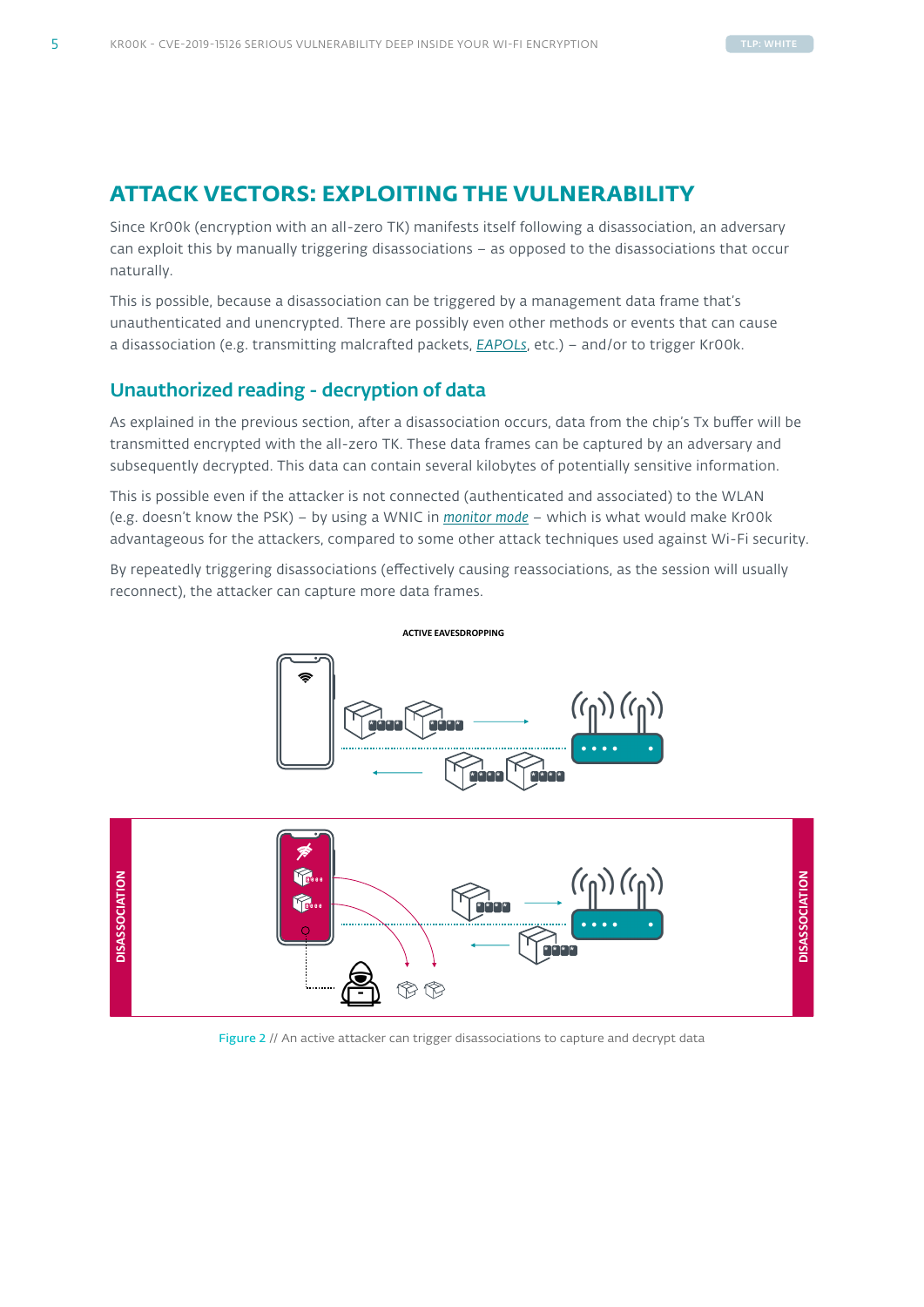<span id="page-6-0"></span>As a result, the adversary can capture more network packets containing potentially sensitive data, including DNS, ARP, ICMP, HTTP, TCP, and TLS packets – similar to what they would see on an open WLAN network without WPA2. (Of course, TLS provides another layer of encryption, which is not affected by this attack.)



Figure 3 // Example of captured WLAN traffic that was divulged due to the Kr00k vulnerability

# **AFFECTED DEVICES**

The vulnerability primarily affects FullMAC WLAN chips manufactured by Broadcom and Cypress. These chip manufacturers have a high market share  $-$  it is safe to say that Broadcom chips are used by the majority of today's Wi-Fi capable devices. Cypress chips are widely used in IoT devices.

The client devices that we positively tested in our lab to be vulnerable to Kr00k include:

- Amazon Echo 2nd gen
- Amazon Kindle 8th gen
- Apple iPad mini 2
- Apple iPhone 6, 6S, 8, XR
- Apple MacBook Air Retina 13-inch 2018
- Google Nexus 5
- Google Nexus 6
- Google Nexus 6P
- Raspberry Pi 3
- Samsung Galaxy S4 GT-I9505
- Samsung Galaxy S8
- Xiaomi Redmi 3S

We estimate that the number of affected devices, prior to patching, was well over a billion as the billion mark is passed by counting only the number of affected iPhone generations we tested.

We have also tested some devices with Wi-Fi chips from other manufacturers, including Qualcomm, Realtek, Ralink, Mediatek and did not see the vulnerability manifest itself. Obviously, we have not tested every possible Wi-Fi chip by every manufacturer, so while we are currently not aware of other affected chips, we also cannot rule this out.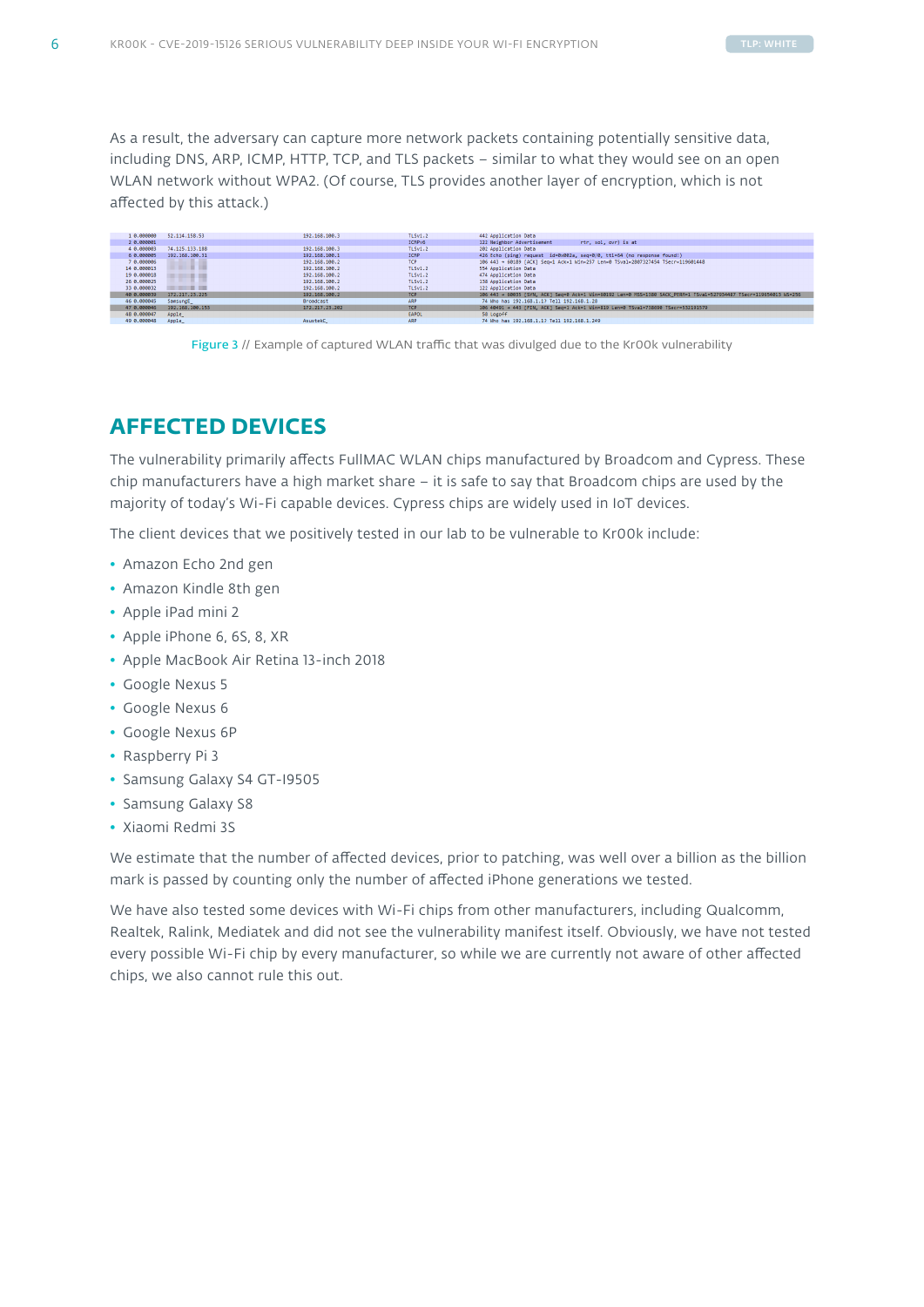#### <span id="page-7-0"></span>Vulnerable access points

Of great concern is that not only client devices but also Wi-Fi access points and routers are affected by Kr00k.

This results in scenarios where client devices that are unaffected (either patched or using different Wi-Fi chips not vulnerable to Kr00k) can be connected to an access point (often times beyond an individual's control) that is vulnerable. The attack surface is greatly increased, since an adversary can decrypt data that was transmitted by a vulnerable access point to a specific client (which may or may not be vulnerable itself).

In our lab, we were able to confirm that some wireless routers by ASUS and Huawei were vulnerable in this way. Specifically, we positively tested:

- Asus RT-N12
- Huawei B612S-25d
- Huawei EchoLife HG8245H
- Huawei E5577Cs-321

## **HOW Kr00k RELATES TO KRACK**

Our discovery of the chipset-level Kr00k vulnerability follows our previous research known as KRACK (Key Reinstallation Attacks). This section provides the background story behind our research, as well as a comparison of Kr00k and KRACK, as the two are related but also fundamentally different.

*[KRACK attacks](https://www.krackattacks.com/)* revealed serious weaknesses in the WPA2 protocol – these were alarming discoveries by Mathy Vanhoef in 2017. The plural in KRACK is important: there were a number of variants of the attacks, and a number of CVEs were assigned to cover these.

In the worst case scenarios, KRACK attacks can result in the setting of an all-zero TK under a number of different circumstances, as is explained in Vanhoef's *[paper](https://papers.mathyvanhoef.com/ccs2017.pdf)*.

#### How KRACKing Amazon Echo led to the discovery of Kr00k

Even two years after KRACK received widespread attention, not all devices were fully patched. For example, ESET's IoT research team discovered that *[the first generation Amazon Echo was vulnerable to](https://www.welivesecurity.com/2019/10/17/alexa-how-amazon-echo-kindle-got-kracked/)  [KRACK](https://www.welivesecurity.com/2019/10/17/alexa-how-amazon-echo-kindle-got-kracked/)*. Following our responsible disclosure, Amazon promptly issued a patch.

More importantly, though, we later found that while the second generation Amazon Echo was not affected by the original KRACK attacks, it was vulnerable to one of the KRACK variants, specifically: *[PTK reinstallation in 4-way handshake when STA uses Temporal PTK construction, random ANonce](https://github.com/vanhoefm/krackattacks-scripts)*.

We also reported this flaw to Amazon and – following a number of productive calls with their security team – discovered that the culprit was actually the Cypress WLAN chip used in the second generation Echo. It was vulnerable to the bug we later named Kr00k, and we believe that the KRACK testing scripts revealed it by triggering a disassociation.

It should be noted that encryption with an all-zero TK can have number of causes – Kr00k is just one of them, although a very significant one, due to the widespread distribution of the vulnerable Broadcom and Cypress chips.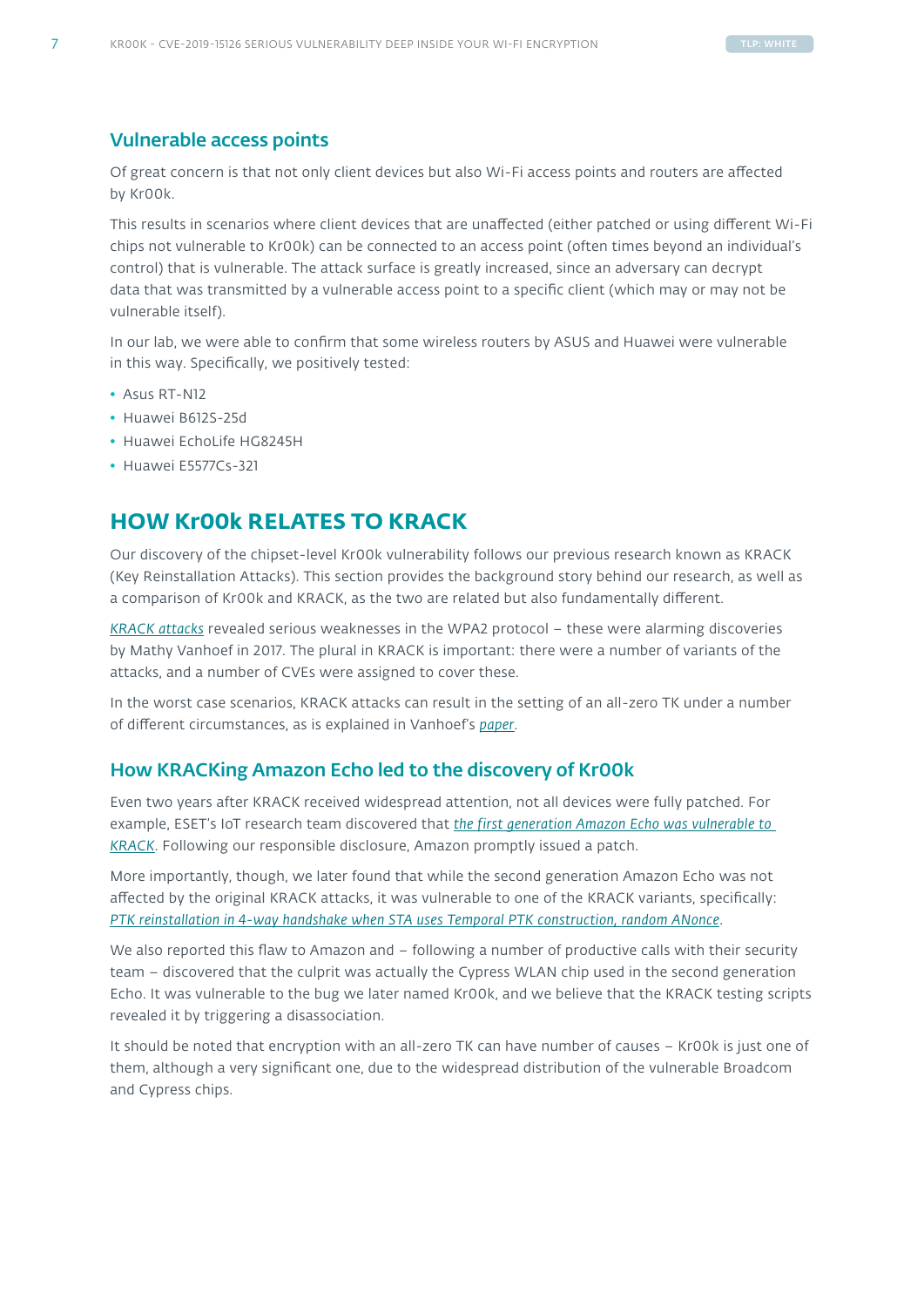#### <span id="page-8-0"></span>Comparing KRACK and Kr00k

As explained above, KRACK and Kr00k are related. Further, both enable unauthorized decryption of data.

Kr00k is one of the possible reasons behind the "reinstallation" of an all-zero TK, which has been observed while testing for KRACK attacks.

A few key differences between the two are highlighted in Table 1.

| <b>KRACK</b>                                                                                           | Kr <sub>00</sub> k                                                                        |
|--------------------------------------------------------------------------------------------------------|-------------------------------------------------------------------------------------------|
| KRACK, as the expanded acronym suggests, is a series of<br>attacks - exploits                          | Kr00k, on the other hand, is a vulnerability $-$ bug                                      |
| The basic idea behind KRACK is that the Nonce is reused to<br>acquire the keystream                    | The main idea behind Kr00k is that data is encrypted with an<br>all-zero session key (TK) |
| Triggered during the 4-way handshake                                                                   | Triggered after a disassociation                                                          |
| Affects most Wi-Fi capable devices, as it exploits<br>implementation flaws in the WPA2 protocol itself | Affects the most widespread Wi-Fi chips (by Broadcom<br>& Cypress)                        |

Table 1 // Comparing KRACK and Kr00k

# **CONCLUSION**

Kr00k – CVE-2019-15126 is a vulnerability that affected billions of devices, potentially causing the leak of sensitive data and opening a new attack vector for blackhats.

Following the discovery of the vulnerability, ESET responsibly disclosed it to the affected chip manufacturers Broadcom and Cypress (and, initially, to Amazon). We also contacted ICASI to ensure that the vulnerability would be disclosed to other (possibly) affected parties – device manufacturers using the vulnerable chips and other chip manufacturers.

While the source of the bug lies in the Wi-Fi chips, fortunately, it can be mitigated through software or firmware updates.

According to some vendor publications and our own (non-comprehensive) tests, devices should have received patches for the vulnerability by the time of publication. Depending on the device type, this might only mean ensuring the latest OS or software updates are installed (Android, Apple and Windows devices; some IoT devices), but may require a firmware update (access points, routers and some IoT devices).

Thus, users and organizations should update devices with Broadcom or Cypress chips to the latest software versions. This includes both client devices, as well as access points. Manufacturers using Broadcom or Cypress chips should check with those vendors that their devices have been patched.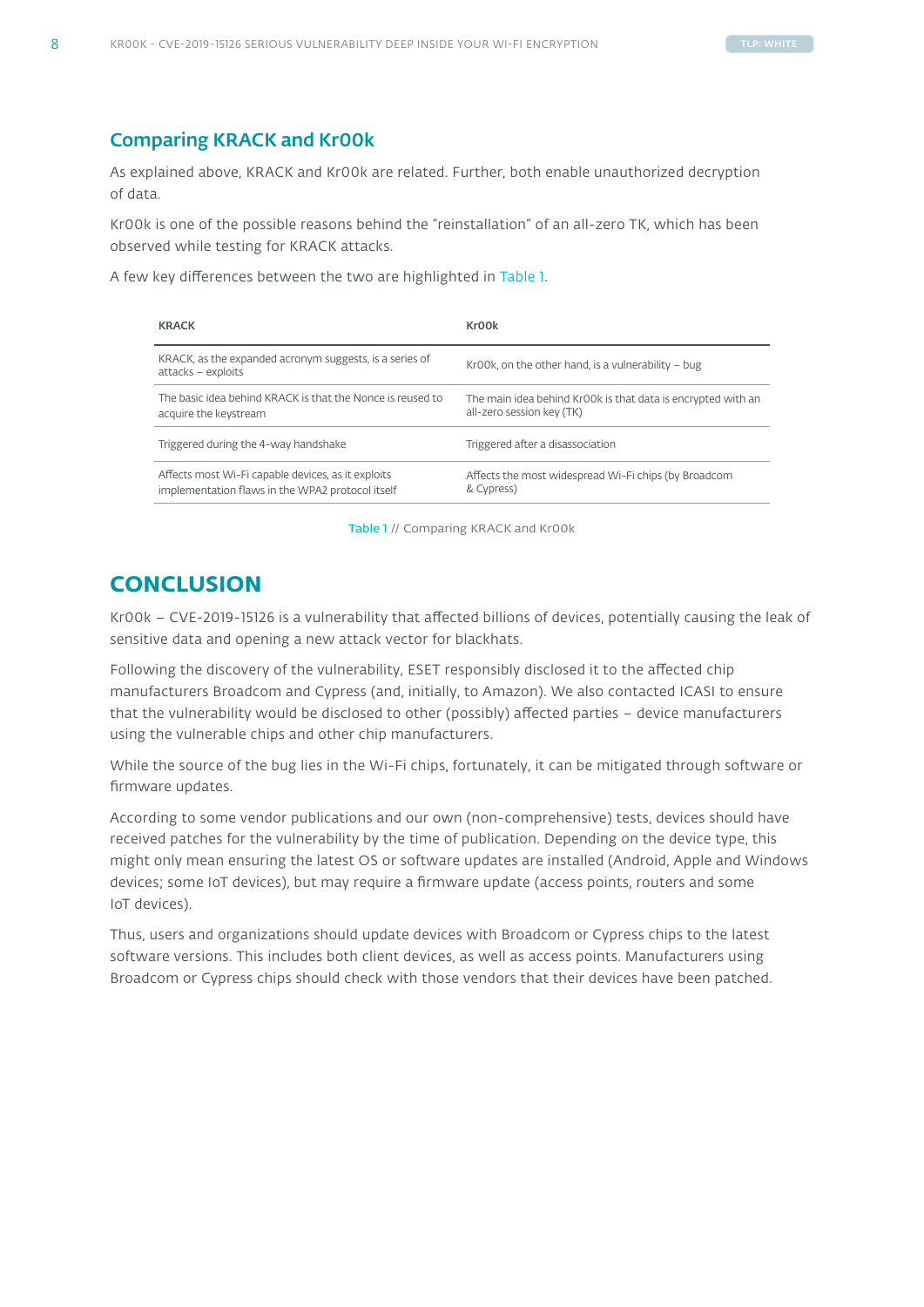## <span id="page-9-0"></span>**ACKNOWLEDGEMENTS**

Special thanks to our colleagues Juraj Bartko and Martin Kaluznik, who greatly contributed to this research.

We'd also like to extend a hat-tip to Mathy Vanhoef for his great research on KRACK that led us to our discoveries.

Lastly, we'd like to commend Amazon, Broadcom, and Cypress for their good cooperation on dealing with the reported issues and ICASI for their assistance in informing as many of the impacted vendors as possible.

We are publishing Broadcom's official statement regarding our disclosure:

*"Broadcom appreciates the good work ESET did in identifying potential vulnerabilities in some wireless local area network (WLAN) devices. By working through a responsible disclosure process, Broadcom was notified and was able to take appropriate measures to ensure end-users are protected."*

# **TIMELINE OF DISCOVERIES AND RESPONSIBLE DISCLOSURE**

| Q3 2018           | ESET Research started testing Amazon Echo and Amazon Kindle for vulnerabilities.                                                                                                                   |
|-------------------|----------------------------------------------------------------------------------------------------------------------------------------------------------------------------------------------------|
| Jan 9, 2019       | ESET Research reported to Amazon the vulnerability that later turned out to be Kr00k.                                                                                                              |
| Jan 12, 2019      | Amazon's security team confirmed it had replicated the reported issues and requested<br>further consultation.                                                                                      |
| H1 2019           | ESET Research continued investigating for the source of the vulnerability.                                                                                                                         |
| Jul 18, 2019      | ESET Research identified FullMAC Wi-Fi chip by Cypress as a source of the Kr00k vulnerability and<br>contacted the chip manufacturer.                                                              |
| July 20, 2019     | Cypress's security team confirmed it had replicated the Kr00k vulnerability                                                                                                                        |
| Aug 14, 2019      | ESET Research identified that the vulnerability affects not only IoT devices (with Cypress Wi-Fi<br>chips) but also devices with Broadcom chips. Broadcom was contacted.                           |
| Aug 16, 2019      | Broadcom's security team confirmed the reported vulnerability. They requested an extended grace<br>period (90 to 120 days) to create and publish patches for the vulnerability, which was granted. |
| Aug 17, 2019      | Kr00k has been assigned CVE-2019-15126.                                                                                                                                                            |
| Q4 2019 - Q1 2020 | Patches for Kr00k released to manufacturers that use affected Broadcom and Cypress Wi-Fi chips<br>in their devices.                                                                                |
| Jan 16, 2020      | Kr00k vulnerability reported to ICASI as part of a broader disclosure.                                                                                                                             |
| Feb 26, 2020      | ESET discloses Kr00k vulnerability to the public.                                                                                                                                                  |

Table 2 // Timeline of discoveries and ESET's responsible disclosure